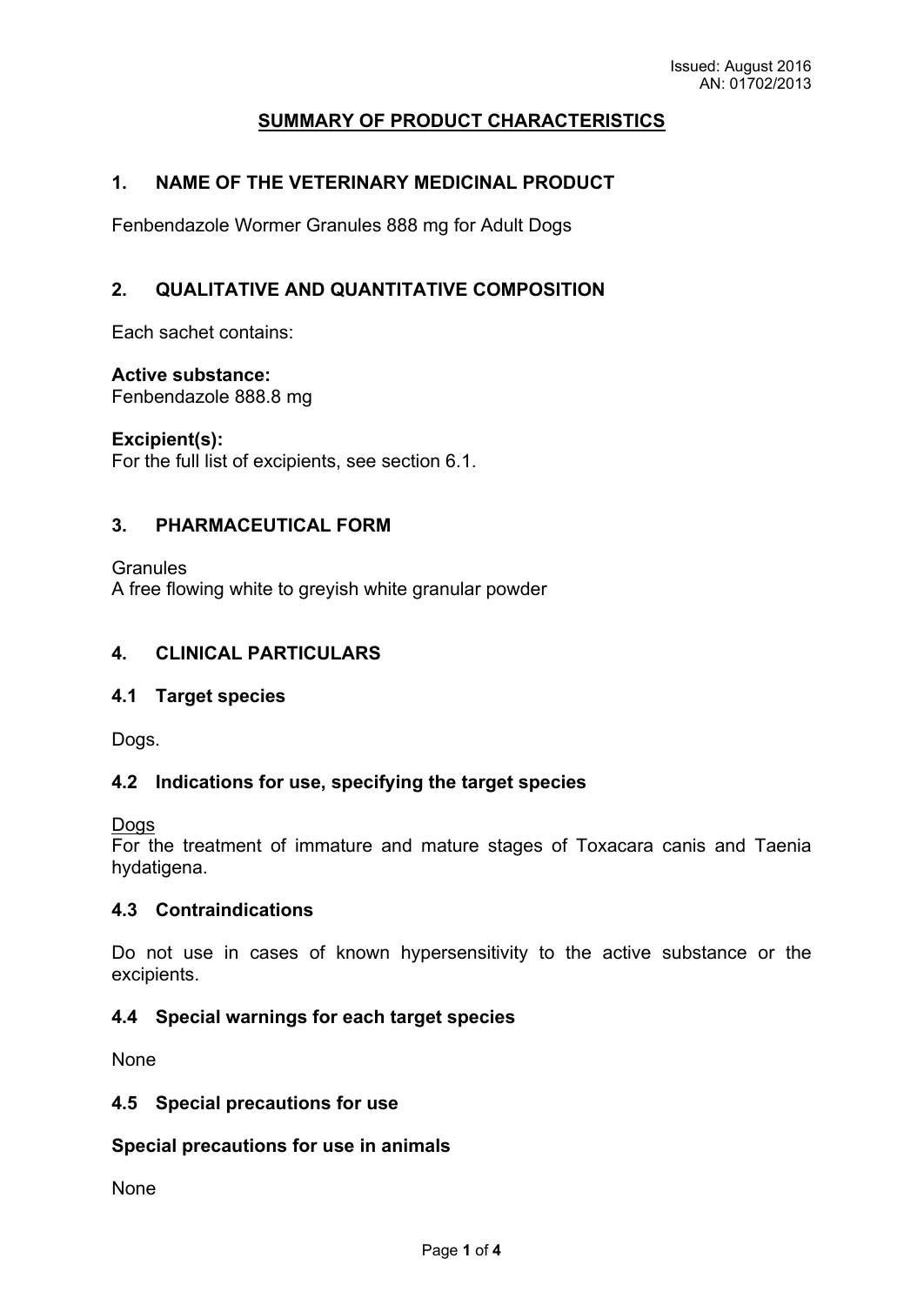#### **Special precautions to be taken by the person administering the veterinary medicinal product to animals**

The product can cause irritation to the skin, eyes and lungs. Direct contact with the skin should be kept to a minimum. Avoid inhalation of granule dust. Wash hands after use. Avoid contact with the eyes. In case of accidental eye contact, irrigate the eyes with plenty of clean water. If irritation persists, seek medical advice. Only use for the bodyweight of animal recommended. The entire contents of the sachet must be directly sprinkled onto food as a single dose. Discard any uneaten medicated feed.

## **4.6 Adverse reactions (frequency and seriousness)**

None known

#### **4.7 Use during pregnancy, lactation or lay**

Not recommended.

Seek the advice of a veterinary surgeon before using the product during pregnancy or lactation

#### **4.8 Interaction with other medicinal products and other forms of interaction**

None known.

#### **4.9 Amounts to be administered and administration route**

For oral administration only; sprinkled onto food.

For the routine treatment of adult dogs a dosage of 100 mg/kg is recommended. This equates to approximately 1 whole sachet per 8 kg bodyweight (2 sachets for 16 kg bodyweight; 3 sachets for 24 kg bodyweight etc.).

Sachets must not be divided and stored for future use. If necessary, a suitable alternative product must be selected.

To ensure administration of a correct dose, body weight should be determined as accurately as possible.

#### **4.10 Overdose (symptoms, emergency procedures, antidotes), if necessary**

Benzimidazoles have a wide margin of safety.

#### **4.11 Withdrawal period(s)**

Not applicable.

#### **5. PHARMACOLOGICAL PROPERTIES**

Anthelminthics (Benzimidazoles and related substances) ATC code: QP52AC13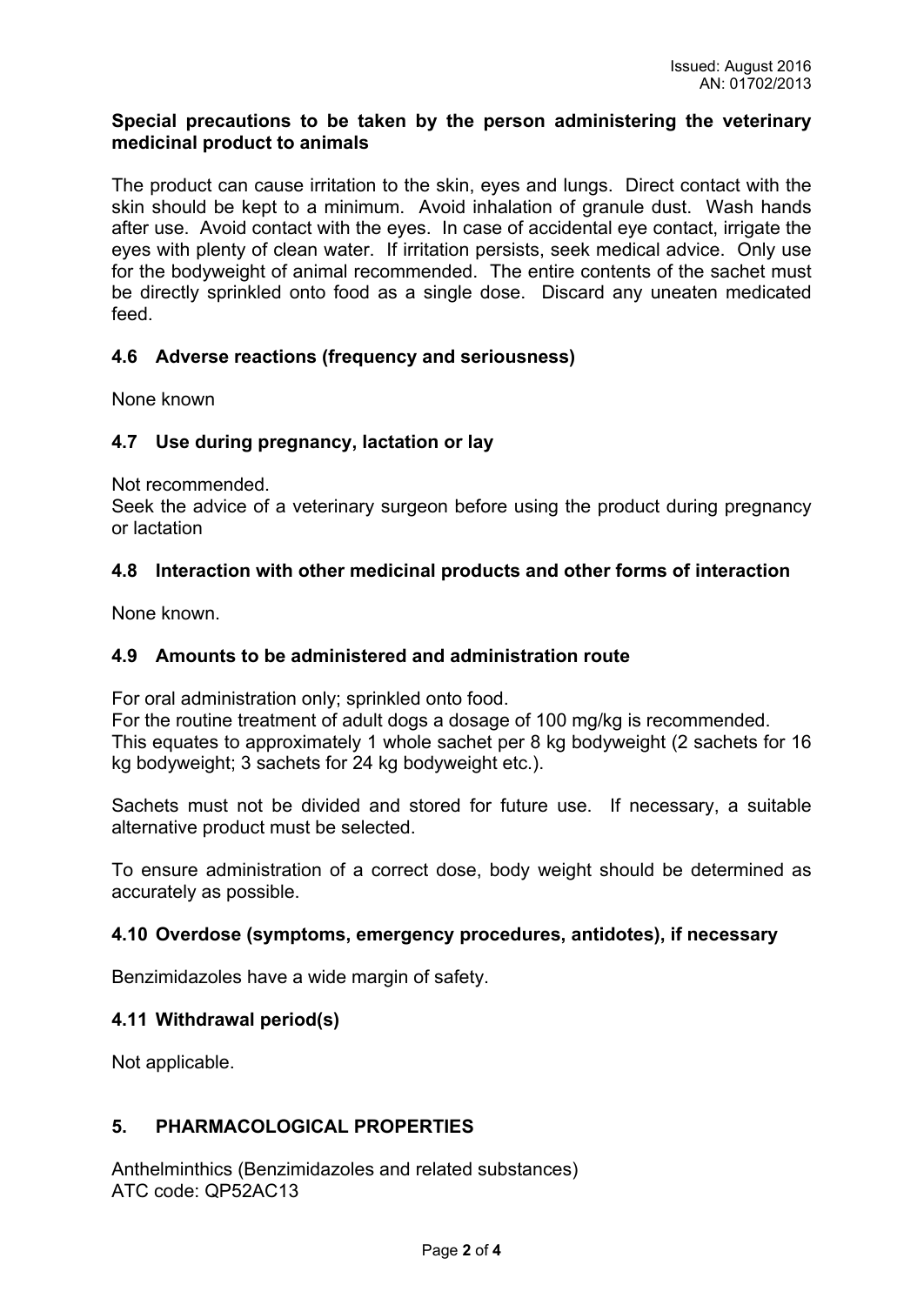### **5.1 Pharmacodynamic properties**

Contains fenbendazole which is a member of the benzimidazole family of anthelmintics and has been in veterinary use for a number of years. It acts against parasites by disrupting the formation of microtubules by binding to tubulin in parasitic intestinal cells hence preventing the absorption of glucose, and as a result the parasites are gradually starved to death. Fenbendazole displays preference for parasitic as opposed to mammalian tubulin; this appears to be due to the fact that the formation of the parasitic tubulin-fenbendazole complex is more favourable kinetically under physiological conditions than the mammalian complex.

#### **5.2 Pharmacokinetic particulars**

Fenbendazole is only partly absorbed from the intestine and reaches maximum plasma concentration in dogs 4 - 9 hours after oral administration.

Fenbendazole and its metabolites are distributed throughout the body but highest concentrations are found in the liver.

Fenbendazole is metabolised mainly by enzymes of the cytochrome P-450 system in the liver. The major oxidative metabolite is fenbendazole sulfoxide which is further metabolised to fenbendazole sulfone.

Fenbendazole and its metabolites are predominantly excreted via the faeces.

### **6. PHARMACEUTICAL PARTICULARS**

#### **6.1 List of excipients**

Lactose monohydrate Povidone Sodium laurilsulfate

#### **6.2 Incompatibilities**

In the absence of compatibility studies, this veterinary medicinal product must not be mixed with other veterinary medicinal products.

#### **6.3 Shelf life**

Shelf life of the veterinary medicinal product as packaged for sale: 3 years.

#### **6.4 Special precautions for storage**

Store in a dry place.

Add to feed immediately before administration. Discard any remaining medicated feed.